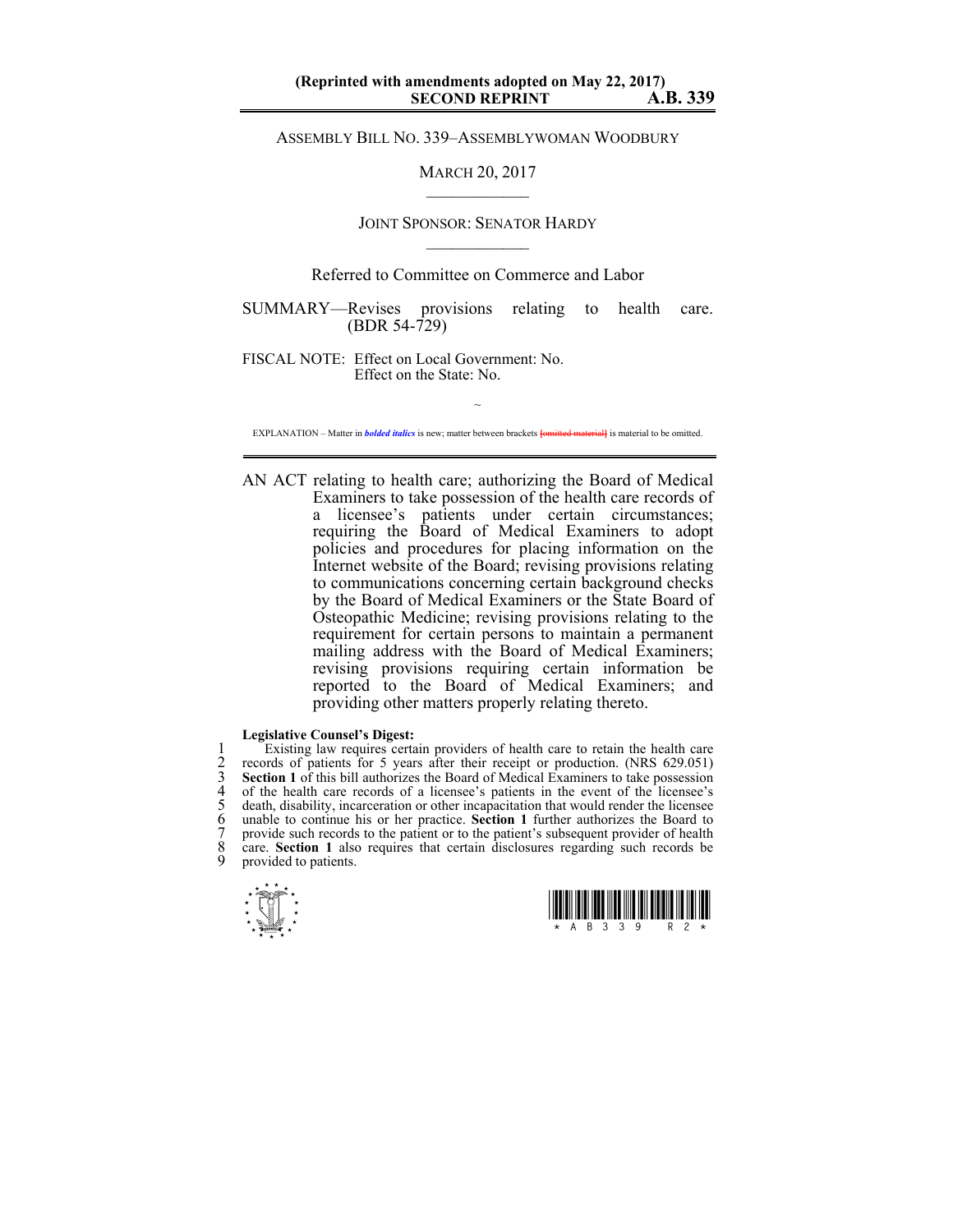10 Existing law provides for the maintenance of an Internet website by the Board<br>11 of Medical Examiners. (NRS 630.144) Section 3 of this bill requires the Board to 11 of Medical Examiners. (NRS 630.144) **Section 3** of this bill requires the Board to 12 adopt policies and procedures for placing information on its Internet website.<br>13 Existing law imposes a fine on a person who is licensed under chapter

13 Existing law imposes a fine on a person who is licensed under chapter 630 of 14 NRS and fails to maintain a permanent mailing address with the Board of Medical 15 Examiners. (NRS 630.254) Existing law similarly imposes a fine on an inactive registrant for such a failure. (NRS 630.255) Sections 5 and 6 of this bill authorize, 16 registrant for such a failure. (NRS 630.255) **Sections 5 and 6** of this bill authorize, 17 rather than require, the Board to impose such fines.<br>18 Existing law requires persons who are licens

18 Existing law requires persons who are licensed to practice medicine by the 19 Board of Medical Examiners to make certain reports to the Board concerning surgeries requiring conscious sedation, deep sedation or general anesthesia which were performed by the holder of the license and the occurrence of any sentinel events arising from those surgeries. The Board is required to submit the reports to 23 the Division of Public and Behavioral Health of the Department of Health and 24 Human Services. (NRS 449.447, 630.30665) **Sections 8.5 and 10** of this bill revise these reporting requirements.

19 Board of Medical Examiners to make certain reports to the Board concerning<br>20 surgeries requiring conscious sedation, deep sedation or general anesthesia which<br>21 were performed by the holder of the license and the occu Existing law ratifies the Interstate Medical Licensure Compact. If a physician 27 or osteopathic physician is licensed in this State, the Compact provides for 28 reciprocal licensure for that physician or osteopathic physician in all other member 29 states of the Compact. The Compact regulates the licensure and discipline of physicians and osteopathic physicians holding reciprocal licenses through the 31 Compact. (NRS 629A.100) **Sections 3.5 and 8.7** of this bill provide that any 32 communication between the Board of Medical Examiners or the State Board of 33 Osteopathic Medicine and the Interstate Medical Licensure Compact Commission 34 relating to verification of a physician's eligibility under the Compact must not 35 include any information received by either Board in a report from the Federal Bureau of Investigation relating to a state and federal criminal records check.

> THE PEOPLE OF THE STATE OF NEVADA, REPRESENTED IN SENATE AND ASSEMBLY, DO ENACT AS FOLLOWS:

1 **Section 1.** Chapter 630 of NRS is hereby amended by adding 2 thereto a new section to read as follows:<br>3 1. If a licensee becomes incapable

*1. If a licensee becomes incapable of keeping his or her office open because of death, disability, incarceration or any other incapacitation, the Board may take possession of the health care records kept by the licensee of his or her patients pursuant to NRS 629.051 to:* 

8 *(a) Make a patient's health care records available to the*  9 *patient either directly or through a third-party vendor; or* 

10 *(b) Forward a patient's health care records to the patient's*  11 *subsequent provider of health care.* 

*2. A licensee shall post, in a conspicuous place in each location at which the licensee provides health care services, a sign which discloses to patients that their health care records may be accessed by the Board pursuant to subsection 1.* 

16 *3. When a licensee provides health care services for a patient*  17 *for the first time, the licensee shall deliver to the patient a written*  18 *statement which discloses to the patient that the health care* 



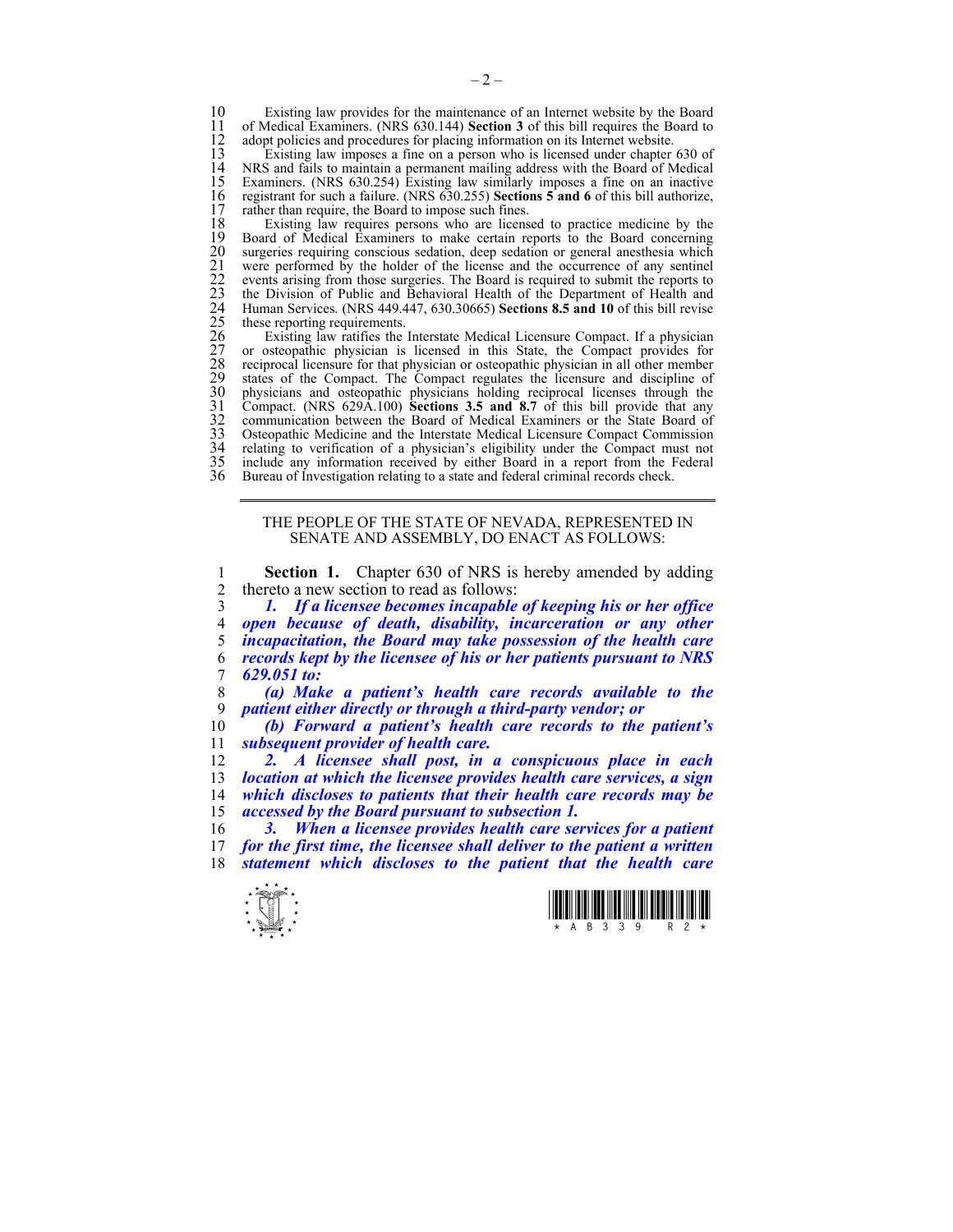1 *records of the patient may be accessed by the Board pursuant to*  2 *subsection 1.*  3 *4. The Board shall adopt:*  4 *(a) Regulations prescribing the form, size, contents and*  5 *placement of the sign and written statement required pursuant to*  6 *this section; and*  7 *(b) Any other regulations necessary to carry out the provisions*  8 *of this section.*  9 *5. As used in this section, "health care records" has the*  10 *meaning ascribed to it in NRS 629.021.*  11 **Sec. 2.** (Deleted by amendment.) 12 **Sec. 3.** NRS 630.144 is hereby amended to read as follows: 13 630.144 1. The Board shall maintain a website on the 14 Internet or its successor. 15 2. **[**Except as otherwise provided in this section, a member or 16 employee of the Board shall not place any information on the 17 Internet website maintained by the Board without the approval of 18 the Executive Director and the Board. A member or employee of the 19 Board shall submit any information proposed to be placed on the 20 Internet website to the Executive Director for approval. Upon 21 approving the proposal, the Executive Director shall present the 22 proposal to the Board for approval at its next regularly scheduled 23 meeting.**]** *The Board shall adopt policies and procedures for*  24 *placing information on its Internet website.* 25 3. The Board shall place on its Internet website *:* **[**, without 26 having to approve the placement at a meeting:**]** 27 (a) Each application form for the issuance or renewal of a 28 license issued by the Board pursuant to this chapter. 29 (b) A list of questions that are frequently asked concerning the 30 processes of the Board and the answers to those questions. 31 (c) An alphabetical list, by last name, of each **[**physician**]** 32 *licensee* and a brief description of each disciplinary action, if any, 33 taken against the **[**physician,**]** *licensee,* in this State and elsewhere, 34 which relates to **[**the**]** *his or her* practice **[**of medicine**]** and which is 35 noted in the records of the Board. The Board shall include, as part of 36 the list on the Internet website, the name of each **[**physician**]** 37 *licensee* whose license has been revoked by the Board. The Board 38 shall make the list on the Internet website easily accessible and user 39 friendly for the public. 40 (d) All financial reports received by the Board. 41 (e) All financial reports prepared by the Board.

42 (f) Any other information that the Board is required to place on 43 its Internet website pursuant to any other provision of law.

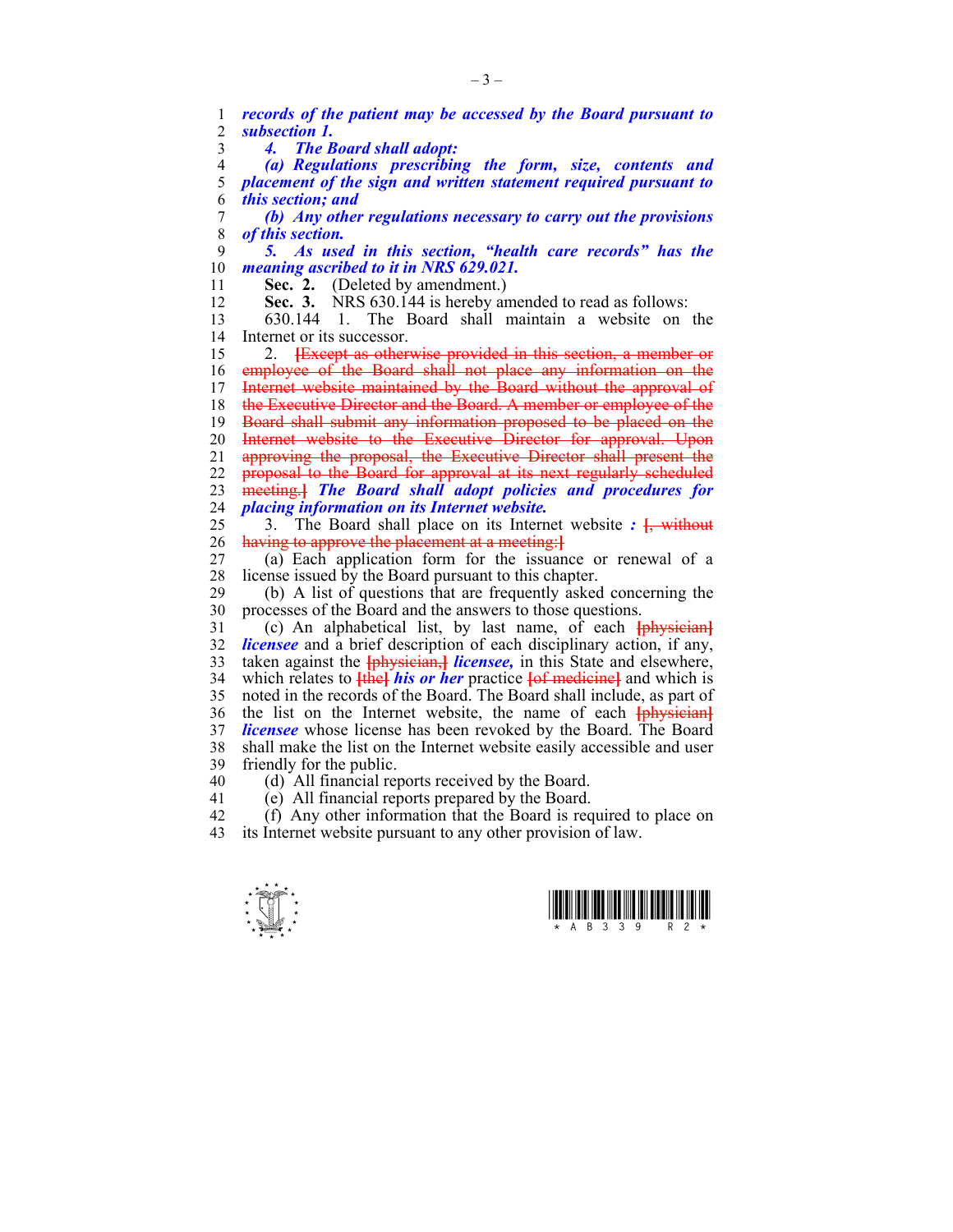**Sec. 3.5.** NRS 630.167 is hereby amended to read as follows:<br>2 630.167 *L* In addition to any other requirements set forth is

2 630.167 *1.* In addition to any other requirements set forth in 3 this chapter, each applicant for a license to practice medicine, 4 *including, without limitation, an expedited license pursuant to*  5 *NRS 630.1606 or 630.1607 or chapter 629A of NRS, and each*  6 *applicant for a license* to practice as a perfusionist, to practice as a 7 physician assistant or to practice respiratory care shall submit to the 8 Board a complete set of fingerprints and written permission 9 authorizing the Board to forward the fingerprints to the Central 10 Repository for Nevada Records of Criminal History for submission 11 to the Federal Bureau of Investigation for its report. Any fees or 12 costs charged by the Board for this service pursuant to NRS 630.268 13 are not refundable.

*2. Any communication between the Board and the Interstate Medical Licensure Compact Commission created by NRS 629A.100 relating to verification of a physician's eligibility for expedited licensure pursuant to that section must not include any information received in a report from the Federal Bureau of Investigation relating to a state and federal criminal records check performed for the purposes of an application for an expedited license issued pursuant to NRS 629A.100.* 

22 **Sec. 4.** (Deleted by amendment.)

23 **Sec. 5.** NRS 630.254 is hereby amended to read as follows:

24 630.254 1. Each licensee shall maintain a permanent mailing 25 address with the Board to which all communications from the Board 26 to the licensee must be sent. A licensee who changes his or her 27 permanent mailing address shall notify the Board in writing of the 28 new permanent mailing address within 30 days after the change. If a 29 licensee fails to notify the Board in writing of a change in his or her 30 permanent mailing address within 30 days after the change, the 31 Board:

32 (a) **[**Shall**]** *May* impose upon the licensee a fine not to exceed 33 \$250; and

34 (b) May initiate disciplinary action against the licensee as 35 provided pursuant to paragraph (i) of subsection 1 of NRS  $630.306$ . 35 provided pursuant to paragraph (j) of subsection 1 of NRS 630.306.

36 2. Any licensee who changes the location of his or her office in 37 this State shall notify the Board in writing of the change before 38 practicing at the new location.

39 3. Any licensee who closes his or her office in this State shall:

40 (a) Notify the Board in writing of this occurrence within 14 days 41 after the closure; and

42 (b) For a period of 5 years thereafter, unless a longer period of 43 retention is provided by federal law, keep the Board apprised in 44 writing of the location of the medical records of the licensee's 45 patients.



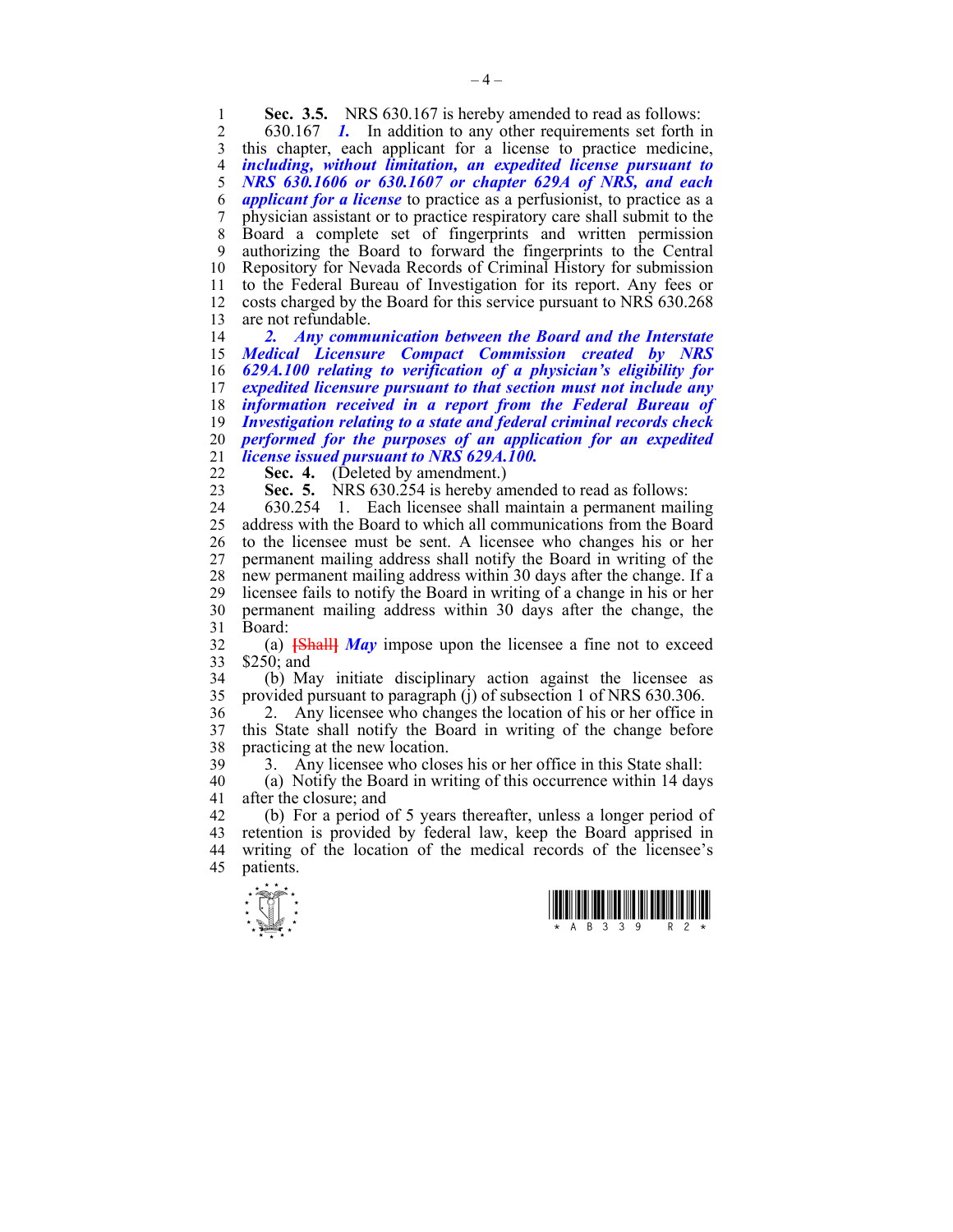1 4. In addition to the requirements of subsection 1, any licensee<br>2 who performs any of the acts described in subsection 3 of NRS who performs any of the acts described in subsection 3 of NRS 3 630.020 from outside this State or the United States shall maintain 4 an electronic mail address with the Board to which all 5 communications from the Board to the licensee may be sent. 5 communications from the Board to the licensee may be sent.

6 **Sec. 6.** NRS 630.255 is hereby amended to read as follows:

7 630.255 1. Any licensee who changes the location of his or 8 her practice of medicine from this State to another state or country, 9 has never engaged in the practice of medicine in this State after 10 licensure or has ceased to engage in the practice of medicine in this 11 State for 12 consecutive months may be placed on inactive status by 12 order of the Board.

13 2. Each inactive **[**registrant**]** *licensee* shall maintain a 14 permanent mailing address with the Board to which all 15 communications from the Board to the **[**registrant**]** *licensee* must be 16 sent. An inactive **[**registrant**]** *licensee* who changes his or her 17 permanent mailing address shall notify the Board in writing of the 18 new permanent mailing address within 30 days after the change. If 19 an inactive **[registrant]** *licensee* fails to notify the Board in writing 20 of a change in his or her permanent mailing address within 30 days 21 after the change, the Board **[**shall**]** *may* impose upon the **[**registrant**]** 22 *licensee* a fine not to exceed \$250.

23 3. In addition to the requirements of subsection 2, any licensee 24 who changes the location of his or her practice of medicine from 25 this State to another state or country **[**and any inactive registrant**]** 26 shall maintain an electronic mail address with the Board to which all 27 communications from the Board to him or her may be sent.

28 4. Before resuming the practice of medicine in this State, the inactive **tregistrantl licensee** must: 29 inactive **[**registrant**]** *licensee* must:

30 (a) Notify the Board in writing of his or her intent to resume the 31 practice of medicine in this State;

32 (b) File an affidavit with the Board describing the activities of 33 the **[**registrant**]** *licensee* during the period of inactive status;

34 (c) Complete the form for registration for active status;

35 (d) Pay the applicable fee for biennial registration; and

36 (e) Satisfy the Board of his or her competence to practice 37 medicine.

38 5. If the Board determines that the conduct or competence of 39 the **[**registrant**]** *licensee* during the period of inactive status would 40 have warranted denial of an application for a license to practice 41 medicine in this State, the Board may refuse to place the **[**registrant**]** 42 *licensee* on active status.

43 **Sec. 7.** NRS 630.258 is hereby amended to read as follows:

44 630.258 1. A physician who is retired from active practice 45 and who:



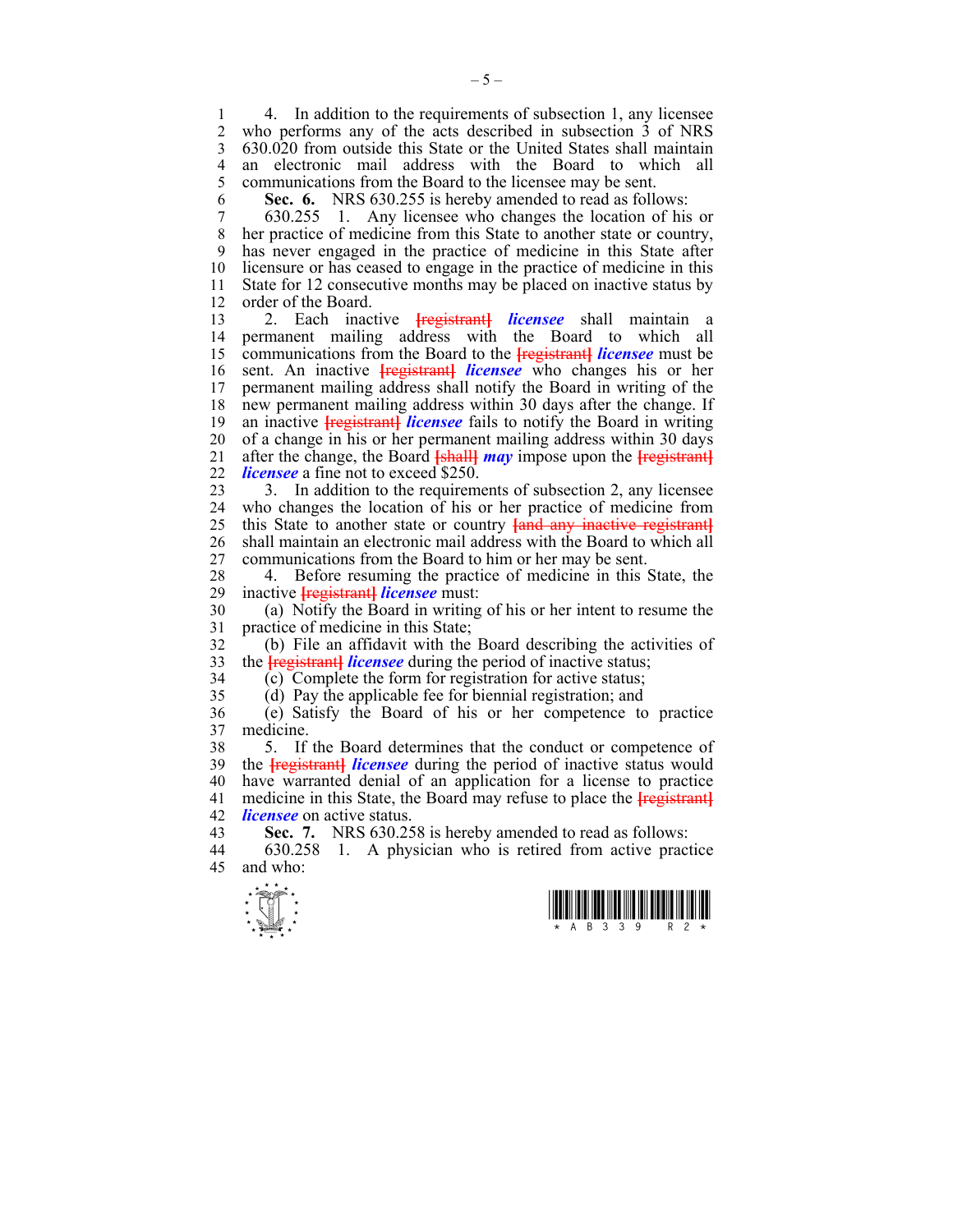1 (a) Wishes to donate his or her expertise for the medical care 2 and treatment of persons in this State who are indigent, uninsured or 3 unable to afford health care; or

4 (b) Wishes to provide services for any disaster relief operations<br>5 conducted by a governmental entity or nonprofit organization. 5 conducted by a governmental entity or nonprofit organization,

 $6 \rightarrow$  may obtain a special volunteer medical license by submitting an 7 application to the Board pursuant to this section.

8 2. An application for a special volunteer medical license must 9 be on a form provided by the Board and must include:

10 (a) Documentation of the history of medical practice of the 11 physician;

12 (b) Proof that the physician previously has been issued an 13 unrestricted license to practice medicine in any state of the United 14 States and that the physician has never been the subject of 15 disciplinary action by a medical board in any jurisdiction;

16 (c) Proof that the physician satisfies the requirements for 17 licensure set forth in NRS 630.160 or the requirements for licensure 18 by endorsement set forth in NRS 630.1605, 630.1606 or 630.1607;

19 (d) Acknowledgment that the practice of the physician under the 20 special volunteer medical license will be exclusively devoted to 21 providing medical care:

22 (1) To persons in this State who are indigent, uninsured or 23 unable to afford health care; or

24 (2) As part of any disaster relief operations conducted by a 25 governmental entity or nonprofit organization; and

26 (e) Acknowledgment that the physician will not receive any 27 payment or compensation, either direct or indirect, or have the 28 expectation of any payment or compensation, for providing medical 29 care under the special volunteer medical license, except for payment 30 by a medical facility at which the physician provides volunteer 31 medical services of the expenses of the physician for necessary 32 travel, continuing education, malpractice insurance or fees of the 33 State Board of Pharmacy.

34 3. If the Board finds that the application of a physician satisfies 35 the requirements of subsection 2 and that the retired physician is 36 competent to practice medicine, the Board must issue a special 37 volunteer medical license to the physician.

38 4. The initial special volunteer medical license issued pursuant 39 to this section expires 1 year after the date of issuance. The license 40 may be renewed pursuant to this section, and any license that is 41 renewed expires 2 years after the date of issuance **[**.**]** *of the renewed*  42 *license.*

43 5. The Board shall not charge a fee for:

44 (a) The review of an application for a special volunteer medical 45 license; or



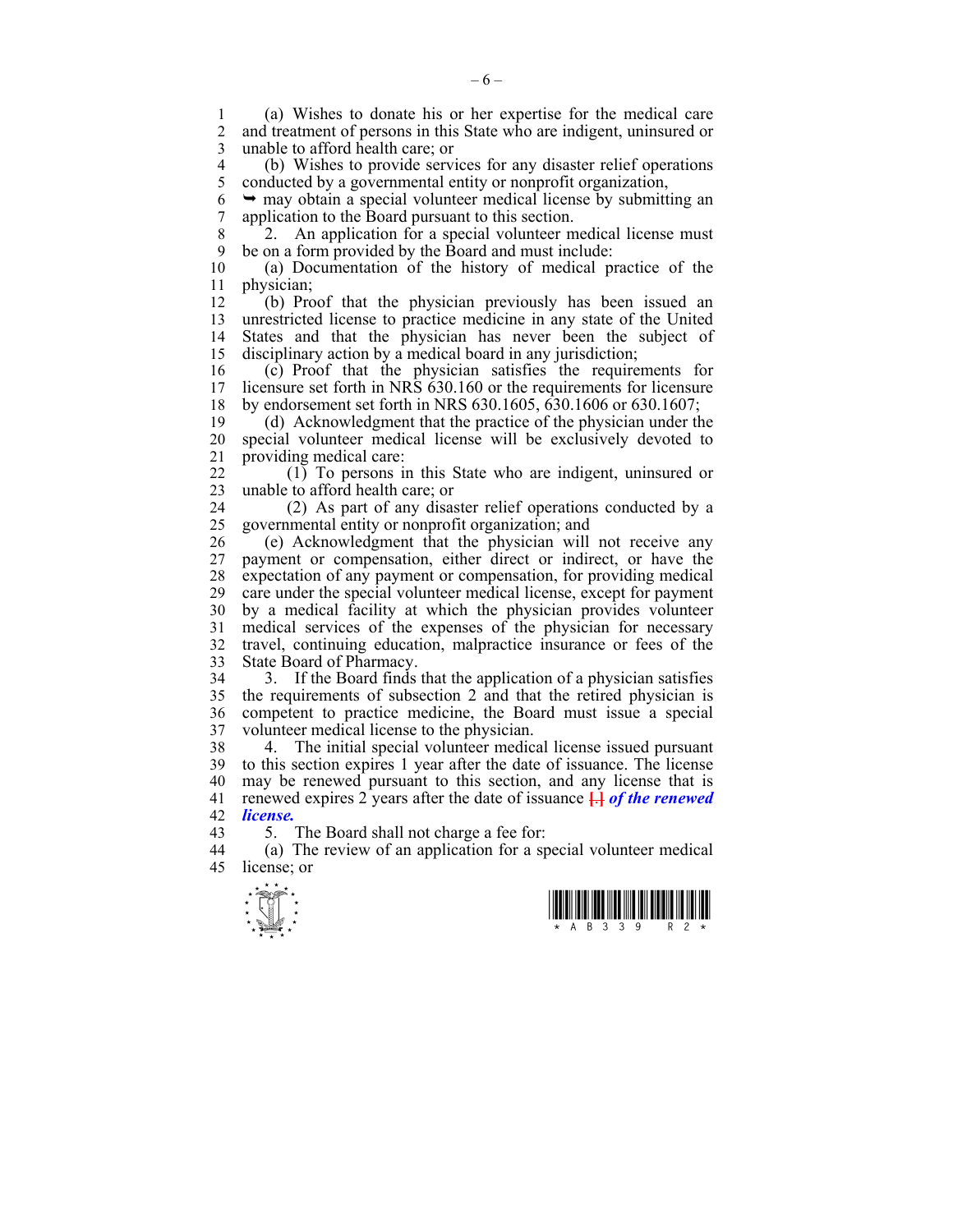1 (b) The issuance or renewal of a special volunteer medical license pursuant to this section.

3 6. A physician who is issued a special volunteer medical 4 license pursuant to this section and who accepts the privilege of practicing medicine in this State pursuant to the provisions of the practicing medicine in this State pursuant to the provisions of the 6 special volunteer medical license is subject to all the provisions 7 governing disciplinary action set forth in this chapter.

8 7. A physician who is issued a special volunteer medical 9 license pursuant to this section shall comply with the requirements 10 for continuing education adopted by the Board.

11 **Sec. 8.** (Deleted by amendment.)

12 **Sec. 8.5.** NRS 630.30665 is hereby amended to read as 13 follows:

14 630.30665 1. The Board shall require each holder of a license 15 to practice medicine to submit to the Board, on a form provided by 16 the Board, a report stating the number and type of surgeries 17 requiring conscious sedation, deep sedation or general anesthesia 18 performed by the holder of the license at his or her office or any 19 other facility, excluding any surgical care performed:

20 (a) At a medical facility as that term is defined in NRS 21 449.0151; or

22 (b) Outside of this State.

23 2. **[**In addition to the report required pursuant to subsection 1, 24 the Board shall require each holder of a license to practice medicine 25 to submit a report to the Board concerning the occurrence of any 26 sentinel event arising from any surgery described in subsection 1. 27 The report must be submitted in the manner prescribed by the Board 28 which must be substantially similar to the manner prescribed by the 29 State Board of Health for reporting information pursuant to 30 NRS 439.835. 31 - 3. Each holder of a license to practice medicine shall submit

32 the reports required pursuant to subsections 1 and 2:

33  $\left(-\frac{a}{a}\right)$  At the time the holder of a license renews his or her license;  $34$  and

35 (b) Whether or not the holder of the license performed any 36 surgery described in subsection 1. Failure to submit a report or 37 knowingly or willfully filing false information in a report constitutes 38 grounds for initiating disciplinary action pursuant to paragraph (i) of 39 subsection 1 of NRS 630.306.

40 - 4. In addition to the reports required pursuant to subsections 1 41 and 2, the**]** *The* Board shall require each holder of a license to 42 practice medicine to submit a report to the Board concerning the 43 occurrence of any sentinel event arising from any surgery described 44 in subsection 1 within 14 days after the occurrence of the sentinel



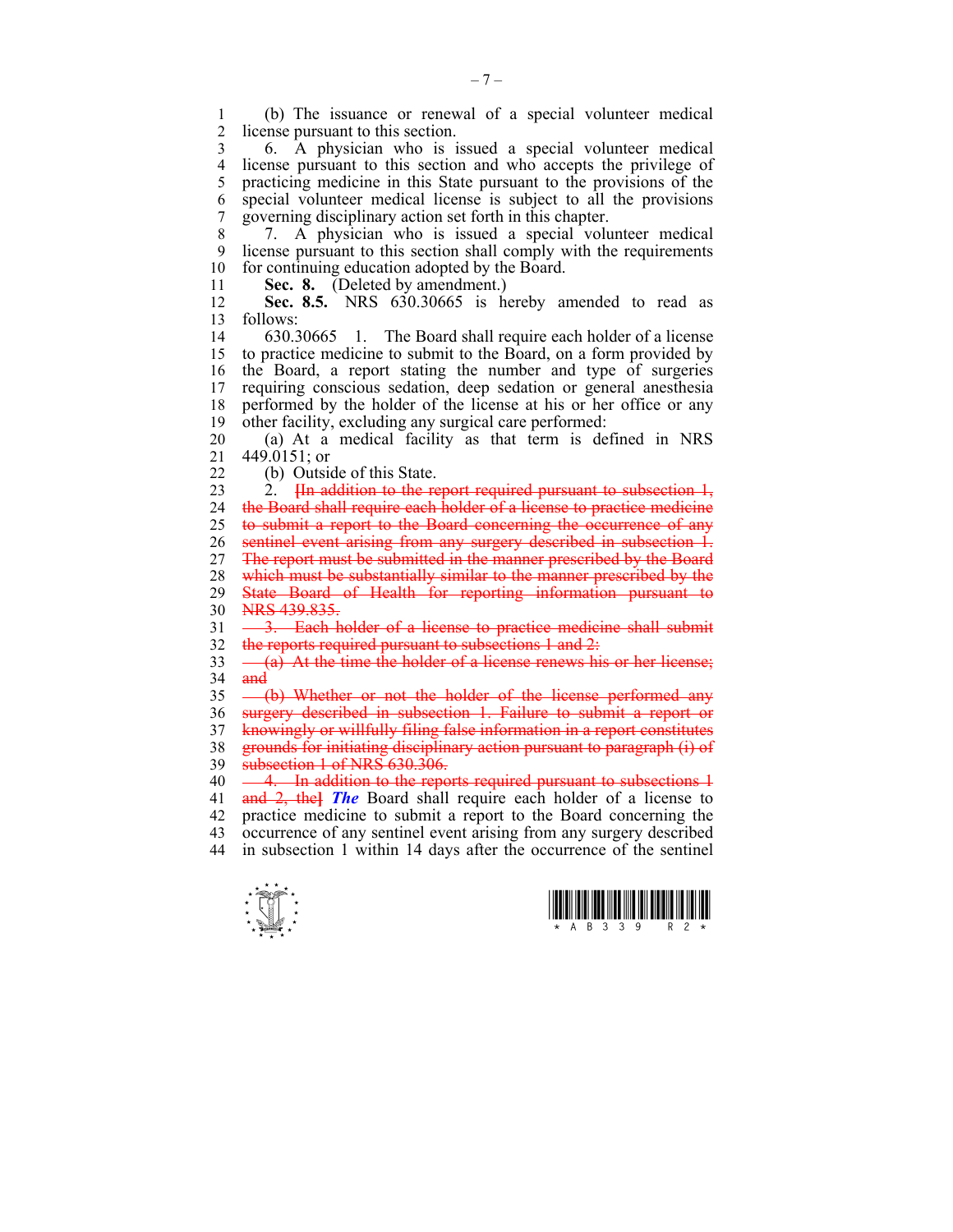1 event. The report must be submitted in the manner prescribed by the 2 Board **Board** 

3 **[**5.**]** *3.* The Board shall:

4 (a) Collect and maintain reports received pursuant to subsections<br>5 1 <del>L and</del> 2 <del>land 4 l</del> ; and 5 1 **[**,**]** *and* 2 **[**and 4;**]** *; and*

6 (b) Ensure that the reports, and any additional documents 7 created from the reports, are protected adequately from fire, theft, 8 loss, destruction and other hazards, and from unauthorized access *.* 9 **[**; and

 $10 \leftarrow (c)$  Submit to the Division of Public and Behavioral Health a

11 copy of the report submitted pursuant to subsection 1. The Division 12 shall maintain the confidentiality of such reports in accordance with 13 subsection 6.

14 <del>6.</del> 4. Except as otherwise provided in NRS 239.0115, a report 15 received pursuant to subsection  $1 \frac{1}{2}$  or  $2 \frac{1}{2}$  is confidential, not 16 subject to subpoena or discovery, and not subject to inspection by the general public. the general public.

18 **[**7.**]** *5.* The provisions of this section do not apply to surgical 19 care requiring only the administration of oral medication to a patient 20 to relieve the patient's anxiety or pain, if the medication is not given 21 in a dosage that is sufficient to induce in a patient a controlled state 22 of depressed consciousness or unconsciousness similar to general 23 anesthesia, deep sedation or conscious sedation.

24 **[**8.**]** *6.* In addition to any other remedy or penalty, if a holder 25 of a license to practice medicine fails to submit a report or 26 knowingly or willfully files false information in a report submitted 27 pursuant to this section, the Board may, after providing the holder of 28 a license to practice medicine with notice and opportunity for a 29 hearing, impose against the holder of a license to practice medicine 30 an administrative penalty for each such violation. The Board shall 31 establish by regulation a sliding scale based on the severity of the 32 violation to determine the amount of the administrative penalty to be 33 imposed against the holder of the license pursuant to this subsection. 34 The regulations must include standards for determining the severity 35 of the violation and may provide for a more severe penalty for 36 multiple violations.

 $\frac{19.1}{7}$  *7.* As used in this section:

38 (a) "Conscious sedation" has the meaning ascribed to it in 39 NRS 449.436.

40 (b) "Deep sedation" has the meaning ascribed to it in 41 NRS 449.437.

42 (c) "General anesthesia" has the meaning ascribed to it in  $\overline{MS}$  NRS 449.438 NRS 449.438.

44 (d) "Sentinel event" has the meaning ascribed to it in 45 NRS 439.830.



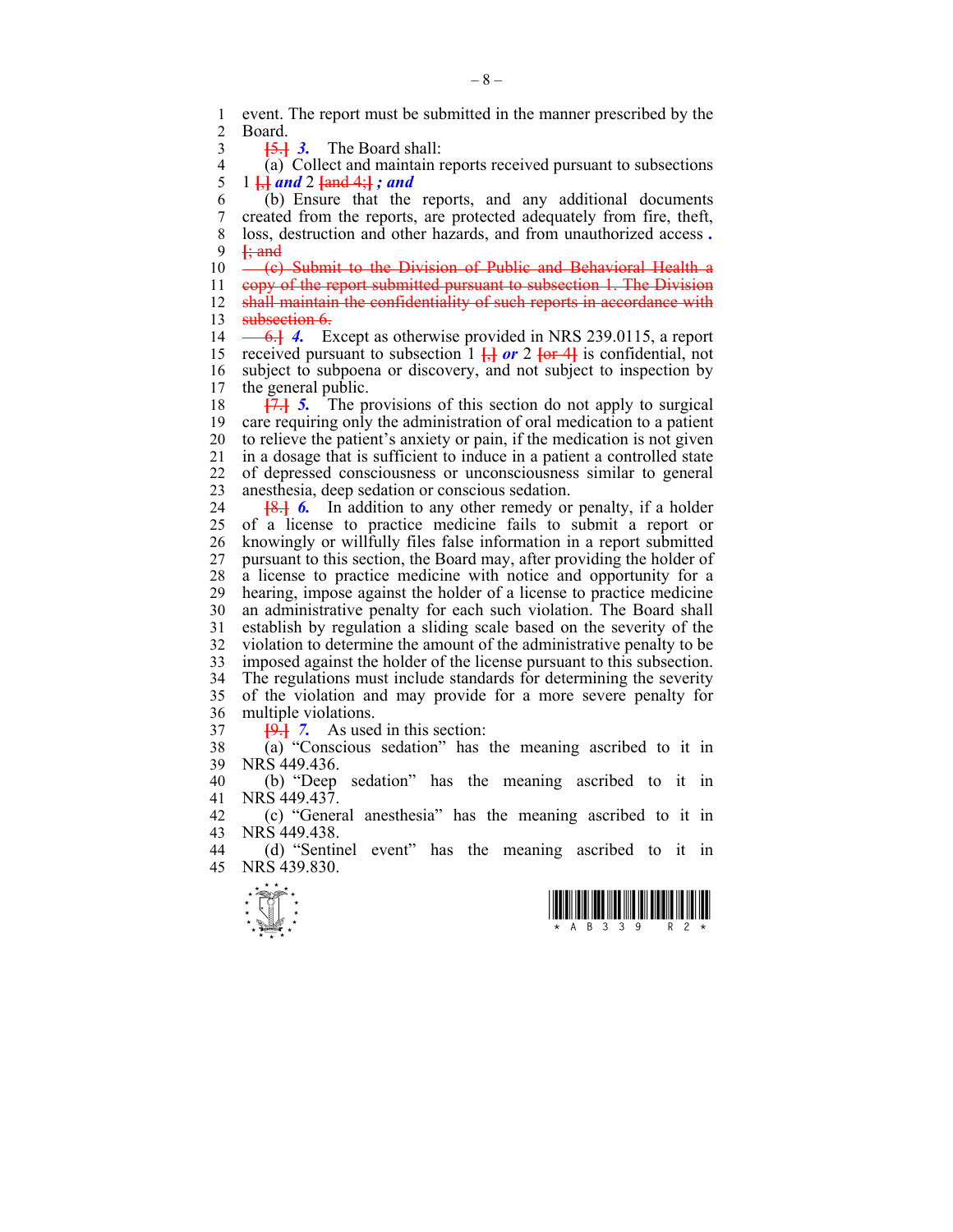**Sec. 8.7.** NRS 633.309 is hereby amended to read as follows:<br>2 633.309 *L* In addition to any other requirements set forth is

2 633.309 *1.* In addition to any other requirements set forth in 3 this chapter, each applicant for a license, *including, without*  4 *limitation, an expedited license pursuant to NRS 633.399 or*  5 *633.400 or chapter 629A of NRS,* except a temporary or special 6 license, must submit to the Board a complete set of fingerprints and 7 written permission authorizing the Board to forward the fingerprints 8 to the Central Repository for Nevada Records of Criminal History 9 for submission to the Federal Bureau of Investigation for its report.

*2. Any communication between the Board and the Interstate Medical Licensure Compact Commission created by NRS 629A.100 relating to verification of a physician's eligibility for expedited licensure pursuant to that section must not include any information received in a report from the Federal Bureau of Investigation relating to a state and federal criminal records check performed for the purposes of an application for an expedited license issued pursuant to NRS 629A.100.* 

18 **Sec. 9.** (Deleted by amendment.)

19 **Sec. 10.** NRS 449.447 is hereby amended to read as follows:

20 449.447 1. If an office of a physician or a facility that 21 provides health care, other than a medical facility, violates the 22 provisions of NRS 449.435 to 449.448, inclusive, or the regulations 23 adopted pursuant thereto, or fails to correct a deficiency indicated in 24 a report pursuant to NRS 449.446, the Division, in accordance with 25 the regulations adopted pursuant to NRS 449.448, may take any of 26 the following actions:

27 (a) Decline to issue or renew a permit;

28 (b) Suspend or revoke a permit; or<br>29 (c) Impose an administrative pena  $\alpha$ ) Impose an administrative penalty of not more than \$1,000 30 per day for each violation, together with interest thereon at a rate not 31 to exceed 10 percent per annum.

32 2. The Division may review a report submitted pursuant to 33 NRS **[**630.30665 or**]** 633.524 to determine whether an office of a 34 physician or a facility is in violation of the provisions of 35 NRS 449.435 to 449.448, inclusive, or the regulations adopted 36 pursuant thereto. If the Division determines that such a violation has 37 occurred, the Division shall immediately notify the **[appropriate** 38 professional licensing board of the physician.] State Board of 38 professional licensing board of the physician.**]** *State Board of*  39 *Osteopathic Medicine.*

40 3. If a surgical center for ambulatory patients violates the 41 provisions of NRS 449.435 to 449.448, inclusive, or the regulations 42 adopted pursuant thereto, or fails to correct a deficiency indicated in 43 a report pursuant to NRS 449.446, the Division may impose 44 administrative sanctions pursuant to NRS 449.163.